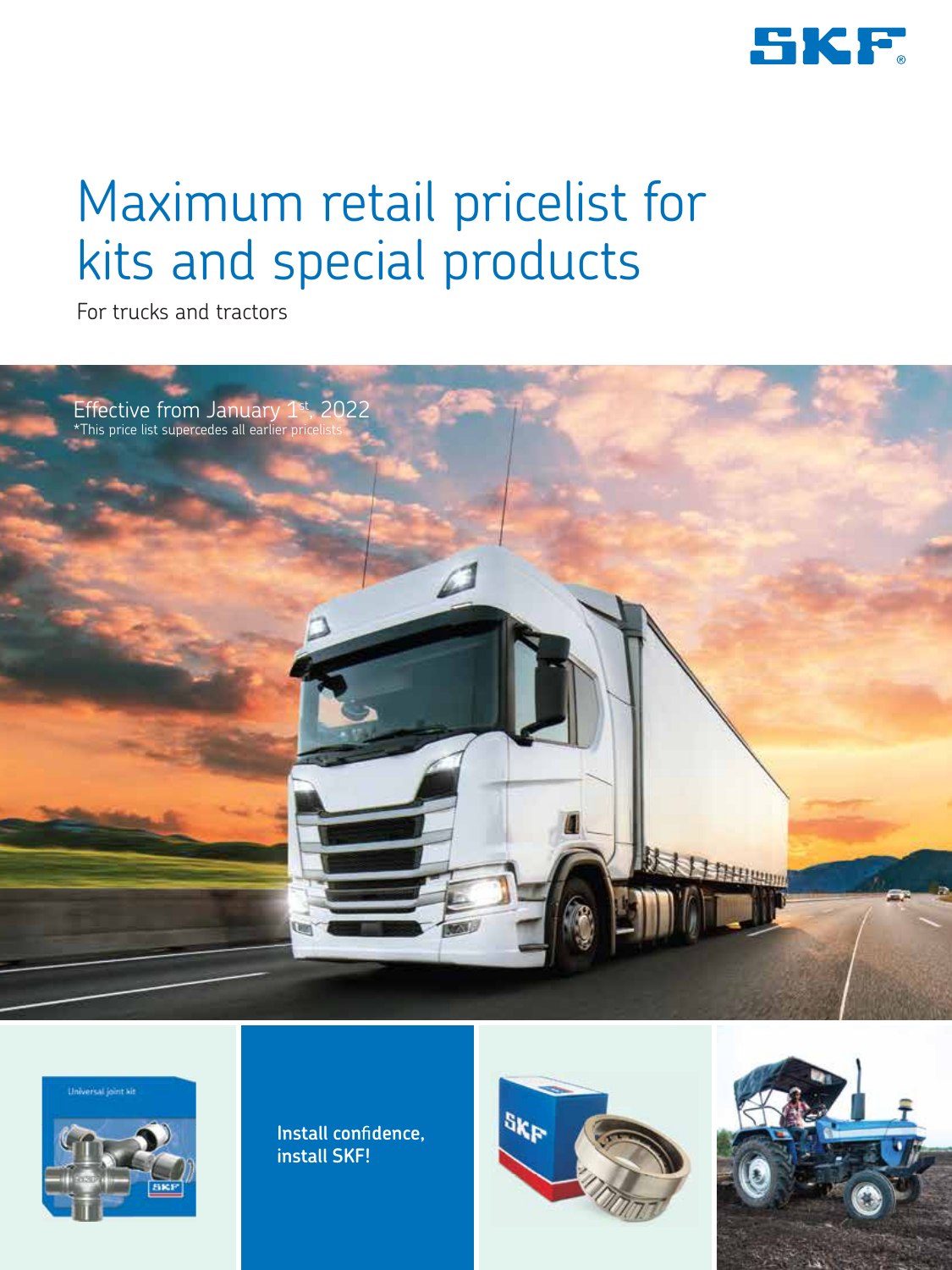### About SKF Group

2

The SKF Group has globally over 100 manufacturing sites worldwide and sales companies in 70 countries and representation in 130 countries, SKF is a truly international corporation. In addition, our global distribution system with distributors and dealers in over 15,000 locations around the world and an e-business marketplace puts SKF close to customers for the supply of both Products and services. In essence, SKF solutions are available wherever and whenever customers need them.

SKF in India has a pan India footprint comprising of six manufacturing facilities, six offices, over 300 distributors and an employee base of over 3,300 dedicated Professionals. SKF Vehicle Service Market deals with the aftermarket for cars, two wheelers, three wheelers and commercial vehicles across India. As a knowledge engineering company, SKF is much more than a components supplier — our engineers fall back on a century of SKF expertise to imProve overall system reliability, safety and efficiency.

**The Time** 

**SKF** 

**BKF**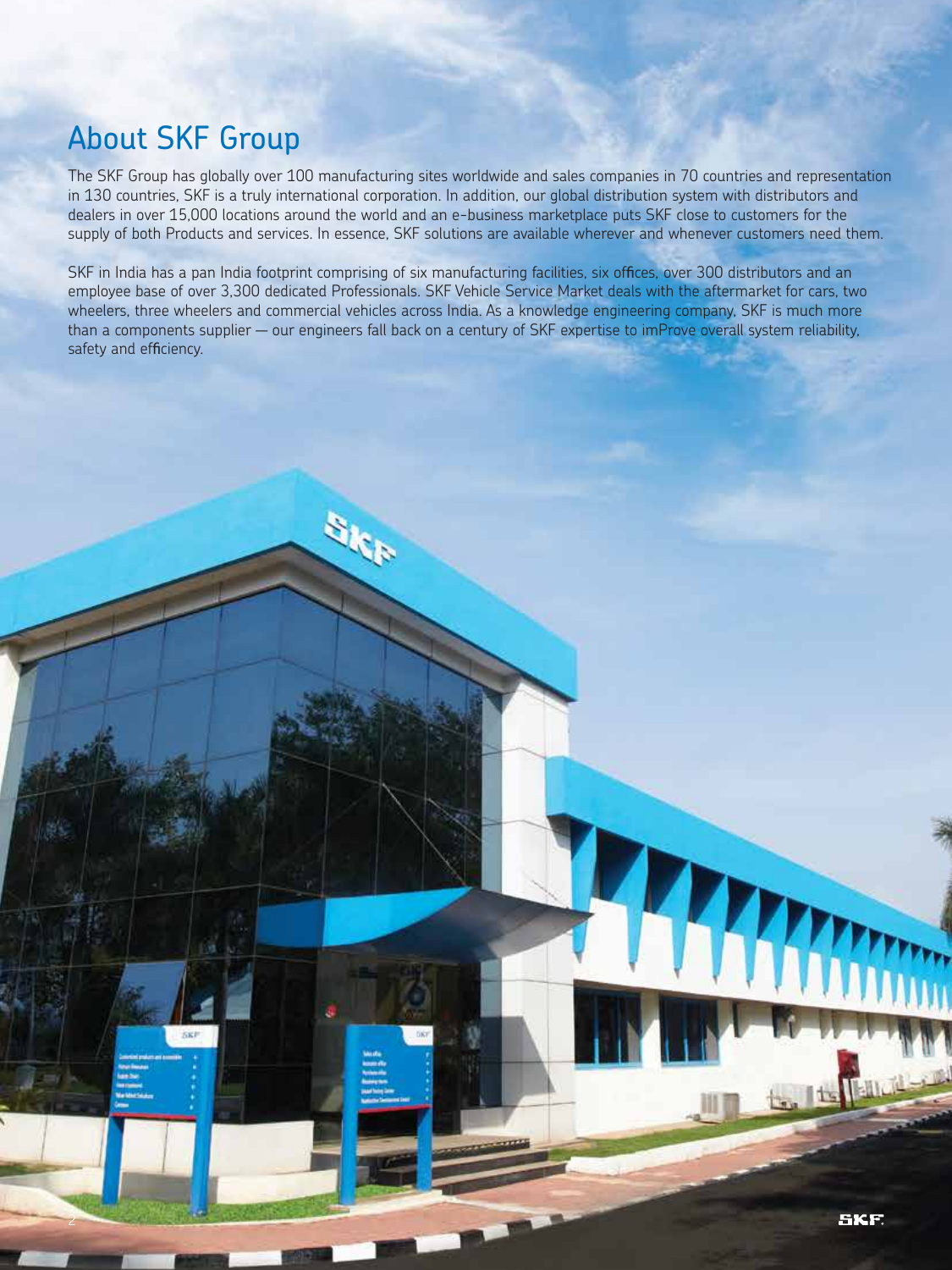

## Increase your reliability, sustainability and profitability

With decades of close cooperation with leading truck and trailer manufacturers and their component suppliers, SKF understands the issues that drive your business. Since the birth of the trucking industry, SKF bearings have set the gold standard for performance in engines, gearboxes, drivetrains and wheel ends. We have pioneered many industry firsts, from unitized truck hubs to advanced sealing systems that have redefined expectations for component service life. SKF is able to take a systems approach to design to keep you at the forefront of developing technologies.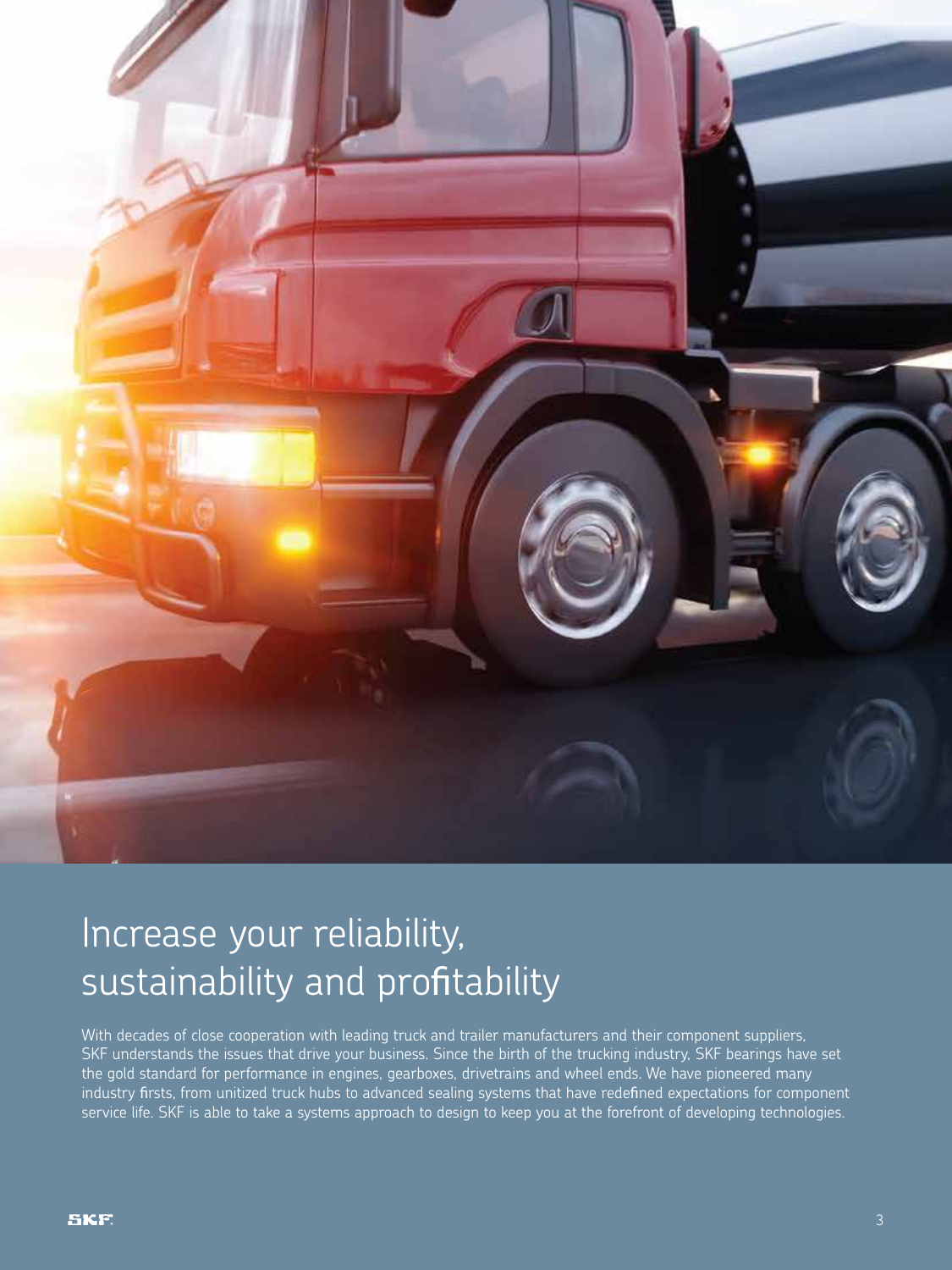#### **Bearing kits for light & medium commercial vehicles (LCV/MCV segments)**

|                | No. Family  | Part no. | Suitable for Vehicle<br>Manufacturer | Suitable<br>for Vehicle Model | Application                                               | <b>Kit Contents</b>                                    | Pack<br>Code | Case Qty<br>(Nos.) | <b>MRP</b><br>(₹) | Incentive<br>Coupon |
|----------------|-------------|----------|--------------------------------------|-------------------------------|-----------------------------------------------------------|--------------------------------------------------------|--------------|--------------------|-------------------|---------------------|
| 1              | <b>VKBC</b> | 0907     | Force Motors                         | Matador (Tempo)               | Rear Wheel Bearing                                        | 2 Bearings (LM 603049/011)                             | 53           | 10                 | 1586              | 5                   |
| $\overline{c}$ | <b>VKBC</b> | 0927     | Ashok Lelyand                        | Cargo 909                     | Front Wheel - Inner + Outer                               | 3585/3525 /Q - 1 no &<br>39581/39520 /Q - 1 no         | 53           | $\overline{c}$     | 3310              | 20                  |
| 3              | <b>VKBC</b> | 0928     | Ashok Lelyand                        | Dost                          | Rear Wheel                                                | LM 501349/314/Q - 1 no &<br>LM 603049/11/Q - 1 no      | 53           | 4                  | 1497              | 10                  |
| 4              | <b>VKBC</b> | 0930     | <b>Tata Motors</b>                   | 407 Old Model                 | Front Wheel Inner Bearing                                 | 2 Bearings (30208 J2/Q<br>+30306J2/QCLN)               | 53           | 10                 | 1494              | 15                  |
| 5              | <b>VKBC</b> | 0931     | Tata Motors                          | 407 New Model                 | Front Wheel Inner Bearing                                 | 2 Bearings (33111/QVB500<br>+32207 J2/Q)               | 53           | 6                  | 1950              | 10                  |
| 6              | <b>VKBC</b> | 0936     | Tata Motors                          | Ace                           | Front Wheel                                               | 2 Bearings (320/32 X/Q<br>$+30204$ J2/Q)               | 53           | 12                 | 831               | 10                  |
| 7              | <b>VKBC</b> | 0946     | Force Motors                         | Excel                         | Wheel Bearing Kit                                         | 2 Bearings (1988/1922/Q)                               | 53           | 12                 | 980               | 10                  |
| 8              | <b>VKBC</b> | 0953     | Swaraj Mazda                         | Model - T-3500                | Front Wheel - Inner + Outer                               | 32209 (BT1-0525/VU1006) - 1 no 53<br>32207 J2/Q - 1 no |              | 4                  | 1530              | 10                  |
| 9              | <b>VKBC</b> | 0986     | Allwyn Nissan                        | CABSTAR 576                   | Rear Wheel                                                | 2 Bearings - 33012/Q &<br>33013/Q 1 each               | 53           | 6                  | 12995 20          |                     |
|                | 10 VKEB     | 61002    | Force Motors                         | Minidor                       | Alternator                                                | 2 Bearings (6202 2RS1<br>+63032RS1)                    | 53           | 12                 | 471               | 10                  |
|                | 11 VKTC     | 0904     | Mahindra &<br>Mahindra Ltd           | <b>MUV</b>                    | Gear Box                                                  | 2 Bearings (6307-2RS1 NR/C3)                           | 53           | 12                 | 1178              | 10                  |
|                | 12 VKTC     | 0918     | Tata Motors                          | 407                           | Gear Box - Main Shaft<br>Bearing Kit                      | 2 Bearings (6308 N/C3)                                 | 53           | 6                  | 1550              | 10                  |
|                | 13 VKTC     | 0919     | Tata Motors                          | 407                           | Gear Box Tail Pinion<br>Bearing Kit                       | 2 Bearings (331257)                                    | 53           | 6                  | 2539              | 20                  |
|                | 14 VKTC     | 0937     | Mahindra &<br>Mahindra Ltd           | CabKing 576                   | Main Shaft Bearing Kit                                    | 2 Bearings (6308/C3)                                   | 53           | 4                  | 1585              | 10                  |
|                | 15 VKTC     | 0938     | Mahindra &<br>Mahindra Ltd           | CabKing 576                   | Differential Pinion Bearing Kit 2 Bearings (395 S/394A/Q) |                                                        | 53           | $\overline{c}$     | 2199              | 30                  |
|                | 16 VKTC     | 0939     | Force Motors                         | Minidor                       | Axle Shaft Bearing Kit                                    | 2 Bearings (6005 2 RS1)                                | 53           | 12                 | 565               | 5                   |
|                | 17 VKTC     | 0944     | Mahindra &<br>Mahindra Ltd           | Van/ Savari                   | Gear Box Bearing Kit                                      | 2 Bearings (6208 + 6307)                               | 53           | 4                  | 1034              | 5                   |
|                | 18 VKTC     | 0961     | <b>Tata Motors</b>                   | 407                           | Gear Box - Differential                                   | 2 Bearings (33010/Q)                                   | 53           | 4                  | 2073              | 20                  |
|                | 19 VKTC     | 0963     | <b>Tata Motors</b>                   | ACE                           | Pinion - Inner + Outer                                    | M86649/2/610 /Q - 1 no<br>1988/1922 /Q - 1 no          | 53           | 4                  | 1300              | 10                  |
|                | 20 VKTC     | 0964     | Tata Motors                          | 206 /207 /Sumo                | Pinion - Rear                                             | 32308 J2/Q - 1 no<br>30306 J2/Q/CLN - 1 no             | 53           | 4                  | 1739              | 10                  |
|                | 21 VKWM     | 2209     | Mahindra &<br>Mahindra Ltd           | Champion                      | Transmission- gear Box                                    | 1 no. 6204-2RS1 +1 no.<br>6303-2RS1                    | 53           | 12                 | 523               | 10                  |

#### **Bearing kits for heavy commercial vehicles**

| No. | Family      | Part no. | Suitable for Vehicle<br>Manufacturer | Suitable<br>for Vehicle Model                                                                     | Application   | Kit Contents                                                        | Pack<br>Code | Case Qtv<br>(Nos.) | <b>MRP</b><br>$(\overline{\mathbf{x}})$ | Incentive<br>Coupon |
|-----|-------------|----------|--------------------------------------|---------------------------------------------------------------------------------------------------|---------------|---------------------------------------------------------------------|--------------|--------------------|-----------------------------------------|---------------------|
|     | VKBC        | 0908     | Eicher Motors                        | 10.90 / 11.10 / 20.16                                                                             | Wheel Bearing | 2 Taper Roller Bearings<br>(32218 J2/Q)                             | 53           | 1                  | 9420                                    | -60                 |
|     | <b>VKBC</b> | 0910     | Tata Motors                          | 1312.1313.1510. 1512.<br>1612. 1613.1615. 2213.<br>2416.2516.3516                                 | Rear Wheel    | 2 Taper Roller Bearings (32214<br>$J2/Q + 33019/Q$                  | 53           | 1                  | 4319                                    | 50                  |
|     | <b>VKBC</b> | 0911     | Tata Motors                          | 1109/909 (vehicles with Rear<br>Axles RA 713)                                                     | Rear Wheel    | 2 Taper Roller Bearings (32216)<br>J2/Q + 32213 J2/Q (330356B/Q)    | 53           | 1                  | 4242                                    | 40                  |
|     | VKBC.       | 0912     | Tata Motors                          | 1210, 1312, 1313, 1510,<br>1512. 1516. 1612. 1613.<br>1615, 1616, 2213, 2416.<br>2516. 3015. 3516 | Front Wheel   | 2 Taper Roller Bearings<br>(1888400/Q (565/562/X)<br>$+32308$ J2/Q) | 53           | 1                  | 2975                                    | 40                  |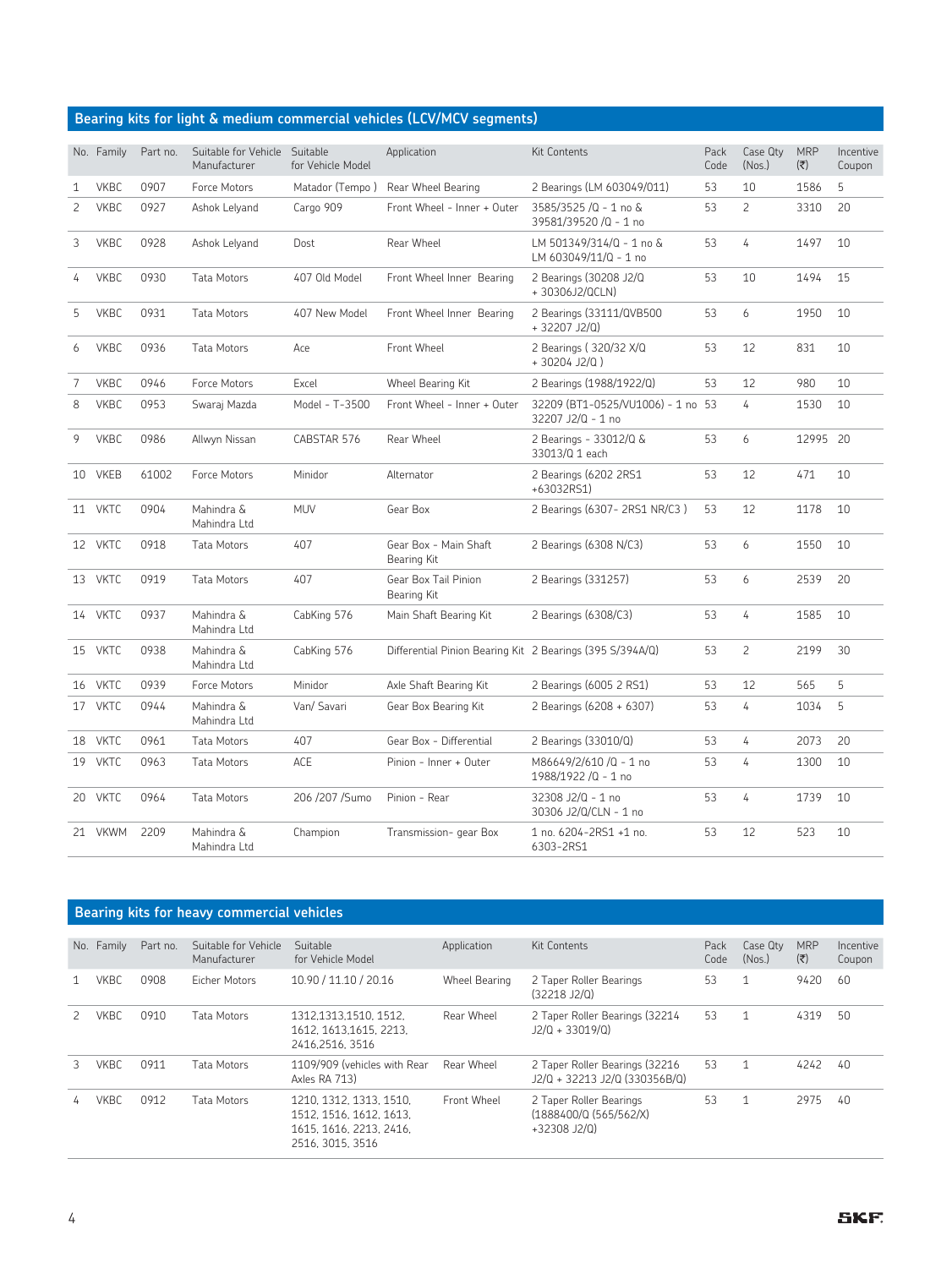|   |             |          |                                      | Bearing kits for heavy commercial vehicles (contd.)                                               |                                |                                                                 |              |                    |                   |                     |
|---|-------------|----------|--------------------------------------|---------------------------------------------------------------------------------------------------|--------------------------------|-----------------------------------------------------------------|--------------|--------------------|-------------------|---------------------|
|   | No. Family  | Part no. | Suitable for Vehicle<br>Manufacturer | Suitable<br>for Vehicle Model                                                                     | Application                    | <b>Kit Contents</b>                                             | Pack<br>Code | Case Qty<br>(Nos.) | <b>MRP</b><br>(₹) | Incentive<br>Coupon |
| 5 | <b>VKBC</b> | 0913     | Tata Motors                          | 1210, 1312, 1313, 1510,<br>1512, 1516, 1612, 1613,<br>1615, 1616, 2213, 2416,<br>2516, 3015, 3516 | Rear Wheel                     | 2 Taper Roller Bearings<br>$(32217 J2/Q + 683/672/Q)$           | 53           | $\mathbf{1}$       | 6190              | 60                  |
| 6 | <b>VKBC</b> | 0914     | <b>Tata Motors</b>                   | All Models with Rear Axle<br>RA109 & RA 1516                                                      | Rear Wheel                     | 2 Taper Roller Bearings<br>$(33019/Q + 33215/Q)$                | 53           | 1                  | 5169              | 45                  |
| 7 | <b>VKBC</b> | 0915     | Tata Motors                          | 407                                                                                               | Rear Wheel                     | 2 Taper Roller Bearings<br>(32210 J2/Q + 33111/ QVB500)         | 53           | 2                  | 2192              | 20                  |
| 8 | <b>VKBC</b> | 0916     | Tata Motors                          | 608,709,909                                                                                       | Rear Wheel                     | 2 Taper Roller Bearings (32214<br>J2/Q + 330201/Q (32212 J2/Q)) | 53           | $\mathbf{1}$       | 3405              | 30                  |
| 9 | <b>VKBC</b> | 0917     | Tata Motors                          | 2416                                                                                              | Pinion Bearing                 | 2 Taper Roller Bearings<br>$(BT1 - 230/Q)$                      | 53           | 1                  | 5370              | 60                  |
|   | 10 VKBC     | 0919     | Tata Motors                          | 1210/1312/1313/1510/<br>1512/1516/1612/3016/3516                                                  | Front Wheel<br>Inner Bearing   | 2 Taper Roller Bearings<br>(1888400/Q)                          | 53           | 2                  | 4164              | 40                  |
|   | 11 VKBC     | 0920     | Ashok Leyland                        | 2516, 3516, Cargo 1614<br>Haulage, 1614 Tipper,<br>Comet NC, Bison, Comet Tipper                  | Rear Wheel                     | 2 Taper Roller Bearings<br>$(580/572/Q + 683/672/Q)$            | 53           | $\mathbf{1}$       | 4759              | 50                  |
|   | 12 VKBC     | 0921     | Ashok Leyland                        | 2516,3516,ALRD 20,<br>Beaver Comet, Comet Tractor,                                                | Front Wheel                    | 2 Taper Roller Bearings<br>(6379 K/6320/Q + 535/532 A)          | 53           | 1                  | 4329              | 45                  |
|   | 13 VKBC     | 0922     | Ashok Leyland                        | Cargo 1312, 1412, 1512,<br>1614 Haulage, Cargo 1614<br>Tipper, Comet 1611, Comet<br>Super, Taurus | Rear Wheel                     | 2 Taper Roller Bearings<br>$(580/572/Q + 566/563/Q)$            | 53           | 1                  | 3297              | 35                  |
|   | 14 VKBC     | 0923     | Ashok Leyland                        | Comet / Tipper / Tractor                                                                          | Rear Axle                      | 2 Bearings(580/572/Q)                                           | 53           | 1                  | 3603              | 40                  |
|   | 15 VKBC     | 0924     | Ashok Leyland                        | Cargo 709/909                                                                                     | Wheel Bearing                  | 2 Bearings(25590/2/25520/2/Q<br>+ LM 48540/510/Q)               | 53           | 4                  | 1362              | 15                  |
|   | 16 VKBC     | 0925     | Ashok Leyland                        | Cargo 709/909                                                                                     | <b>Wheel Bearing</b>           | 2 Bearings(42687/42620<br>+3982/3920/Q)                         | 53           | 2                  | 3269              | 20                  |
|   | 17 VKBC     | 0926     | Ashok Leyland                        | Cheetah                                                                                           | <b>Wheel Bearing</b>           | 2 Bearings (539/532X<br>$+418/414/0$                            | 53           | 2                  | 2146              | 20                  |
|   | 18 VKBC     | 0927     | Ashok Lelyand                        | Cargo 909                                                                                         | Front Wheel -<br>Inner + Outer | 3585/3525 /Q - 1 no<br>39581/39520 /Q - 1 no                    | 53           | 2                  | 3310              | 20                  |
|   | 19 VKBC     | 0933     | Hindustan Motors                     | <b>ISUZU Truck</b>                                                                                | Rear Wheel<br>Bearing          | 2 Bearings (32218 J2/Q<br>+32219 J2/Q(BT1-0530/VU1006))         | 53           | 1                  | 8699              | 50                  |
|   | 20 VKBC     | 0935     | Force Motors                         | F 305 / F 307 / F310                                                                              | Rear Wheel<br>Bearing          | 2 Bearings (LM 603049/011+<br>LM 48548/510/Q)                   | 53           | 4                  | 1229              | 10                  |
|   | 21 VKBC     | 0940     | <b>Eicher Motors</b>                 | 20.16 / 30.25                                                                                     | Wheel Bearing                  | 2 Bearings (33215/Q+330201/Q)                                   | 53           | 1                  | 4018              | 25                  |
|   | 22 VKBC     | 0941     | Eicher Motors                        | Canter                                                                                            | Front Wheel-<br>Inner + Outer  | 2 Bearings (32207 J2/Q<br>+ BT1-0702/Q)                         | 53           | 6                  | 2114              | 30                  |
|   | 23 VKBC     | 0942     | Eicher Motors                        | Canter                                                                                            | + Outer (New<br>Model)         | Rear Wheel Inner 2 Bearings (330201/Q +<br>30211 J2/Q)          | 53           | 2                  | 2689              | 20                  |
|   | 24 VKBC     | 0943     | Eicher Motors                        | Canter                                                                                            | + Outer (Old<br>Model)         | Rear Wheel Inner 2 Bearings (BT1-0545A (30212)<br>+30211 J2/Q)  | 53           | $\overline{c}$     | 2123              | 20                  |
|   | 25 VKBC     | 0944     | Tafe Tractors                        | M241 Eagle                                                                                        | Rear Wheel<br>bearing          | 2 Bearings (6313-RS1/<br>C3 HTVT193)                            | 53           | 1                  | 5055              | 20                  |
|   | 26 VKBC     | 0945     | Tata Motors                          | 608/609/708                                                                                       | Bearing                        | Rear Wheel Inner 2 Beaings (32214 J2/Q)                         | 53           | 1                  | 3422              | 40                  |
|   | 27 VKBC     | 0947     | Tata Motors                          | 2515                                                                                              | Bearing                        | Rear Wheel Outer 2 Beaings (32217 J2/Q)                         | 53           | 1                  | 6253              | 60                  |
|   | 28 VKBC     | 0955     | Tata Motors                          | 609/709                                                                                           | Front Bearing                  | 32307 J2/Q - 1 no<br>33111 QVB 500 - 1 no                       |              | 2                  | 2324              | 15                  |
|   | 29 VKBC     | 0989     | Eicher Motors                        | Canter                                                                                            | Front Wheel                    | 1 no. 32309 J2/Q +<br>1 no. 330356 B/Q                          | 53           | $\overline{c}$     | 3295              | 10                  |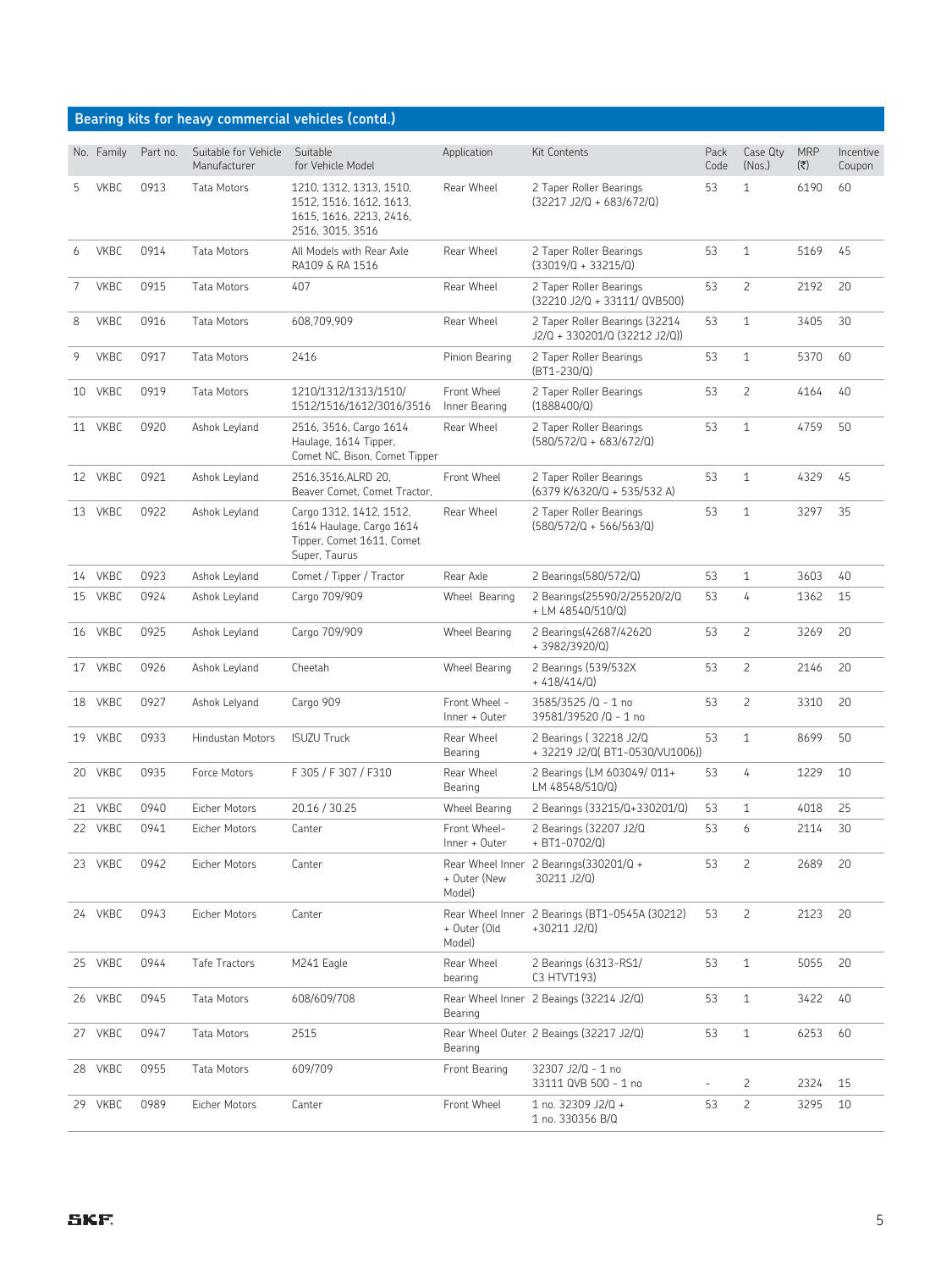#### **Bearing kits for heavy commercial vehicles (contd.)**

|    | No. Family  | Part no. | Suitable for Vehicle<br>Manufacturer | Suitable<br>for Vehicle Model                                                    | Application                                         | <b>Kit Contents</b>                                                             | Pack<br>Code | Case Qty<br>(Nos.) | <b>MRP</b><br>(そ) | Incentive<br>Coupon |
|----|-------------|----------|--------------------------------------|----------------------------------------------------------------------------------|-----------------------------------------------------|---------------------------------------------------------------------------------|--------------|--------------------|-------------------|---------------------|
|    | 30 VKTC     | 0910     | <b>Tata Motors</b>                   | GB 60 Gear Box                                                                   | Gear Box                                            | 2 Taper Roller Bearings<br>(28580/2/28521/2/Q<br>+25572/2/25520/Q)              | 53           | 12                 | 1847              | 15                  |
|    | 31 VKTC     | 0911     | Tata Motors                          | 1512,1612, 1510, 1313,<br>1613, 1615, 1616                                       | Differential                                        | 2 Taper Roller Bearings<br>(32213 J2/Q (330356B/Q)<br>+ 47487/47420 X)          | 53           | $\overline{c}$     | 3455              | 15                  |
|    | 32 VKTC     | 0912     | Tata Motors                          | 1612 / 1613                                                                      | Differential                                        | 2 Taper Roller Bearings<br>(330201/Q (32212 J2/Q)                               | 53           | 2                  | 3071              | 20                  |
|    | 33 VKTC     | 0913     | Tata Motors                          | 1612                                                                             | Differential                                        | 2 Taper Roller Bearings<br>(47480/47420 X)                                      | 53           | $\overline{c}$     | 3164              | 30                  |
|    | 34 VKTC     | 0914     | Tata Motors                          | 2416                                                                             | Differential                                        | 2 Taper Roller Bearings<br>$(32020 \text{ X}/\text{Q})$                         | 53           | 1                  | 4723              | 20                  |
|    | 35 VKTC     | 0915     | Tata Motors                          | 1312                                                                             | Gear box 40-<br>Main Shaft                          | 2 Bearings (QJ 309 /C2)                                                         | 53           | $\overline{c}$     | 2725              | 20                  |
|    | 36 VKTC     | 0916     | Tata Motors                          | 2516                                                                             | <b>RA 1312 Rear</b><br>Axle bearing                 | 2 Bearings (330632C/Q)                                                          | 53           | 1                  | 5095              | 40                  |
|    | 37 VKTC     | 0917     | Tata Motors                          | 1210                                                                             | CounterShaft<br>Bearing Kit                         | 2 Bearings (32207 J2/Q)                                                         | 53           | 4                  | 1478              | 10                  |
|    | 38 VKTC     | 0920     | Ashok Leyland                        | Ashok Leyland - B 412<br>Engine                                                  |                                                     | Trawler Gear Box 2 Taper Roller Bearings (32211<br>J2/Q + 330201/Q (32212 J2/Q) | 53           | 2                  | 2425              | 15                  |
|    | 39 VKTC     | 0921     | Tata Motors/<br>Ashok Leyland        | TATA - 909 / Ashok Leyand -<br>Comet / Taurus / Tusker /<br>Bison/Beaver / Cargo | <b>Bevel Pinion</b>                                 | 2 Taper Roller Bearings<br>72212/2/72487/2/Q                                    | 53           | $\overline{c}$     | 3101              | 30                  |
|    | 40 VKTC     | 0922     | Ashok Leyland                        | ZF Mark I and Mark II<br>Gear Box                                                | Gear Box                                            | 2 Taper Roller Bearings<br>$(344/332/Q + 2789/2729/Q)$                          | 53           | 12                 | 1610              | 15                  |
|    | 41 VKTC     | 0923     | Ashok Leyland                        | Tarus                                                                            | Transmission-<br>Main Shaft + Rear<br>Shaft/Counter | 2 Bearings (6310 N + 6309 N)                                                    | 53           | $\overline{c}$     | 2574              | 10                  |
|    | 42 VKTC     | 0924     | Ashok Lelyand                        | Hippo/Beaver/Stallion                                                            | Differential -<br>$Left + Right$                    | JM716649/610 /Q - 2 nos                                                         | 53           | 2                  | 5571              | 30                  |
|    | 43 VKTC     | 0932     | Eicher Motors                        | 10.50 / 10.59 / 10.75                                                            | Transmission<br>Bearing                             | 2 Bearings (6307+ 6308)                                                         | 53           | 10                 | 1319              | 5                   |
|    | 44 VKTC     | 0934     | Eicher Motors                        | Canter                                                                           | and Rear                                            | Main Shaft Front 2 Bearings (6308)                                              | 53           | 4                  | 1586              | 40                  |
|    | 45 VKTC     | 0935     | Punjab Tractors                      | 724/733/735                                                                      | shaft- Front and<br>Rear                            | Transmission Lay 2 Bearings (6210)                                              | 53           | 4                  | 1296              | 10                  |
|    | 46 VKTC     | 0945     | Tata Motors                          | 4018                                                                             | Countershaft<br>Bearing                             | 2 Bearings (33111/Q<br>$+3585/3525/Q$                                           | 53           | 6                  | 2528              | 20                  |
| 47 | <b>VKTC</b> | 0949     | VST Power Tiller                     | Power Tiller                                                                     | Clutch Pulley                                       | 2 Bearings (62042Z)                                                             | 53           | 12                 | 503               | 5                   |
| 48 | <b>VKTC</b> | 0950     | <b>VST Power Tiller</b>              | Power Tiller                                                                     | <b>Balancer Shaft</b><br>Assly                      | 2 Bearings (6204)                                                               | 53           | 12                 | 430               | 5                   |
| 49 | <b>VKTC</b> | 0962     | <b>HMT Tractors</b>                  | Zector 3511/2511                                                                 | PTO Shaft                                           | 6303 - 1 no & 6309 - 1 no                                                       | 53           | 6                  | 1510              | 10                  |
| 50 | <b>VKTC</b> | 0968     | VST Power Tiller                     | Power Tiller                                                                     | <b>Balancer Shaft</b>                               | $6205 - 2$ nos                                                                  | 53           | 5                  | 519               | 10                  |
|    | 51 VKP      | 62002    | Ashok Leyland                        | 2516 / 3516 / T11 / Super<br>/ Comet                                             | Engine WP                                           | 2 Taper Roller Bearings<br>$(30204$ J2/Q +30203 J2/Q)                           | 53           | 12                 | 682               | 5                   |
|    | 52 VKP      | 63001    | Tata Motors                          | 1510/1313/1512/1612/<br>1613/1615/1616                                           | Engine WP                                           | 2 Taper Roller Bearings<br>(30204 J2/Q +15123/15245/Q)                          | 53           | 12                 | 874               | 10                  |
|    | 53 VKP      | 63002    | Ashok Leyland                        | 3516/2516                                                                        | Engine Water<br>Pump                                | 2 Bearings (30204)                                                              | 53           | 12                 | 733               | 10                  |
|    | 54 VKP      | 63003    | Tafe Tractors                        | 1035/1035DI/24 Single/<br>Double Clutch                                          | Engine Water<br>Pump                                | 2 Bearings (6202Z)                                                              | 53           | 12                 | 292               | 5                   |
|    | 55 VKP      | 63004    | Tata Motors                          | 1210                                                                             | Engine Water<br>pump Kit                            | 2 Bearings (30302 J2/Q)                                                         | 53           | 12                 | 742               | 10                  |
|    | 56 VKEB     | 61001    | Tata Motors                          | 2416                                                                             | Alternator                                          | 2 Ball Bearings (62012RS1<br>+ 63032RS1)                                        | 53           | 12                 | 457               | 5                   |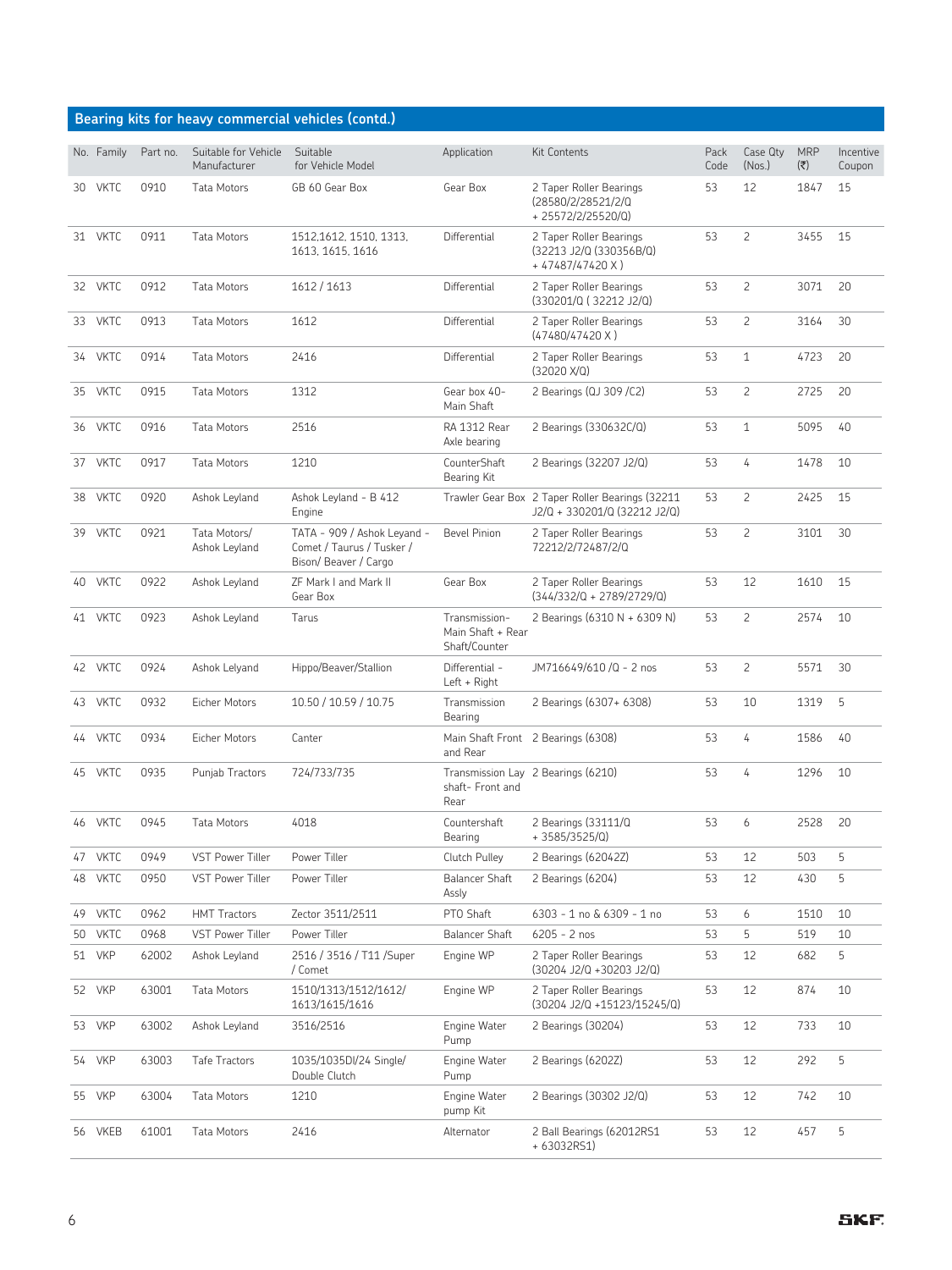| Bearing kits for heavy commercial vehicles (contd.) |  |  |  |
|-----------------------------------------------------|--|--|--|
|-----------------------------------------------------|--|--|--|

| No. | Family      | Part no. | Suitable for Vehicle<br>Manufacturer | Suitable<br>for Vehicle Model                                       | Application                       | <b>Kit Contents</b>                                   | Pack<br>Code | Case Qty<br>(Nos.) | <b>MRP</b><br>(そ) | Incentive<br>Coupon |
|-----|-------------|----------|--------------------------------------|---------------------------------------------------------------------|-----------------------------------|-------------------------------------------------------|--------------|--------------------|-------------------|---------------------|
| 57  | <b>VKEB</b> | 61003    | Ashok Leyland                        | Tuskar/Viking                                                       | Altenator Front<br>+ rear         | 2 Bearings(6304-2RS1+<br>$6202 - 2R51$                | 53           | 12                 | 547               | 5                   |
| 58  | <b>VKEB</b> | 61004    | <b>Tata Motors</b>                   | 2416                                                                | Dynamo-front<br>+ rear bearing    | 2 Bearings (6302-2Z + 6202-Z)                         | 53           | 12                 | 386               | 5                   |
| 59  | <b>VKEB</b> | 61031    | <b>VST Power Tiller</b>              | Power Tiller                                                        | <b>FAN Bearing</b>                | 2 Bearings (6301Z)                                    | 53           | 12                 | 252               | 5                   |
| 60  | <b>VKEB</b> | 61032    | <b>VST Power Tiller</b>              | Power Tiller                                                        | Water Cooler Fan<br>Bearing Assly | 2 Bearings (63102Z)                                   | 53           | $\overline{c}$     | 2802              | 10                  |
| 61  | <b>VKBA</b> | 8001     | <b>Tata Motors</b>                   | 608/609/709/909                                                     | Rear Hub -<br>Outer               | 2 Bearings - 330201/Q +<br>1 Free VKS 6938 Oil seal   | 53           | 1                  | 3138              | 30                  |
| 62  | <b>VKBA</b> | 8002     | <b>Tata Motors</b>                   | 1109/1210                                                           | Rear Hub -<br>Outer               | 2 Bearings - 32216 J2/Q +<br>1 Free VKS 6937 Oil seal | 53           | $\mathbf{1}$       | 4849              | 20                  |
| 63  | <b>VKBA</b> | 8005     | <b>Tata Motors</b>                   | 2213 (RA 109 &<br>RA 1516 Axle)                                     | Rear Hub -<br>Outer               | 2 Bearings - 33215 /Q +<br>1 Free VKS 6935 Oil seal   | 53           | 1                  | 5075              | 20                  |
| 64  | <b>VKBA</b> | 8006     | <b>Tata Motors</b>                   | 2213/2416/2516<br>(RA 109 & RA 1516 Axle)                           | Rear Hub -<br>Outer               | 2 Bearings - 33019/0 +<br>1 Free VKS 6934 Oil seal    | 53           | $\mathbf{1}$       | 5487              | 20                  |
| 65  | <b>VKBA</b> | 8008     | <b>Tata Motors</b>                   | 608/609/709/909/1109                                                | Rear Hub - Outer                  | 2 Bearings - 32307/Q +<br>1 Free VKS 6932 Oil seal    | 53           | $\mathbf{1}$       | 2141              | 10                  |
| 66  | <b>VKBA</b> | 8009     | Tata Motors                          | 1312/1313/1510/1512/<br>1516/1612/1613/1615/<br>1616/2213/2416/2516 | Front Hub -<br>Outer              | 2 Bearings - 1888400/Q +<br>1 Free VKS 6931 Oil seal  | 53           | 1                  | 4244              | 20                  |

|    |             | <b>Bearing kits for tractors</b> |                                      |                                                                                                                |                              |                                                                                   |              |                    |                                   |                     |
|----|-------------|----------------------------------|--------------------------------------|----------------------------------------------------------------------------------------------------------------|------------------------------|-----------------------------------------------------------------------------------|--------------|--------------------|-----------------------------------|---------------------|
|    | No. Family  | Part no.                         | Suitable for Vehicle<br>Manufacturer | Suitable<br>for Vehicle Model                                                                                  | Application                  | <b>Kit Contents</b>                                                               | Pack<br>Code | Case Qtv<br>(Nos.) | <b>MRP</b><br>$(\overline{\tau})$ | Incentive<br>Coupon |
| 1  | <b>VKBC</b> | 0900                             | <b>Tractor Trailers</b>              | Various                                                                                                        |                              | 2 Taper Roller Bearings<br>(3984/2/3920/2/Q+462/453<br>X/VB535)                   | 53           | $\overline{2}$     | 2719                              | 25                  |
| 2  | <b>VKBC</b> | 0901                             |                                      | Escorts Tractors Ltd Escorts-FT45 FT50 FT55<br>Ft60 M&M-444.475.575.585<br>.255 DI,265 DI,275 TO,B-<br>275/265 | Front Wheel                  | 2 Taper Roller Bearings<br>(LM 48548/510/Q<br>+1988/1922/Q)                       | 53           | 10                 | 923                               | 15                  |
| 3  | <b>VKBC</b> | 0902                             | <b>Tafe Tractors</b>                 | MF 1035. MF 1035DI.<br>MF 245 Double Clutch.<br>MF 245 Single Clutch                                           | Front Wheel                  | 2 Taper Roller Bearings<br>(LM 48548/510/Q<br>+ 09067/09195/Q)                    | 53           | 10                 | 941                               | 15                  |
| 4  | <b>VKBC</b> | 0903                             | Mahindra &<br>Mahindra Ltd           | M&M-445.225.265.555                                                                                            | Rear Wheel<br>(Outer)        | 2 Bearing (6212)                                                                  | 53           | $\overline{c}$     | 1876                              | 10                  |
| 5  | <b>VKBC</b> | 0904                             | <b>Tractor Trailers</b>              | Various                                                                                                        |                              | 2 Taper Roller Ball Bearings<br>(330201/0(32212 J2/0)<br>+330356 B/Q (32213 J2/Q) | 53           | $\overline{c}$     | 3408                              | 30                  |
| 6  | <b>VKBC</b> | 0905                             | <b>VST Tiller</b>                    | Harvester                                                                                                      | <b>Wheel Bearing</b>         | 2 Bearings (32214 J2/Q<br>$+32020$ X/Q)                                           | 53           | 1                  | 4145                              | 35                  |
| 7  | <b>VKBC</b> | 0906                             | <b>Escorts Tractors</b><br>Ltd       | Escorts 325 / 335N / 355 /<br>355 NDB/PT 430 / 435 /<br>440 / 450                                              | <b>Wheel Bearing</b>         | 2 Bearings (30205 J2/Q<br>$+30207$ J2/Q)                                          | 53           | 10                 | 934                               | 10                  |
| 8  | <b>VKBC</b> | 0932                             | Punjab Tractors/<br>Swaraj Tractors  | All Models                                                                                                     | <b>Wheel Bearing</b>         | 2 Bearings (25877/2/25821/2/Q<br>$+1988/1922/0$                                   | 53           | 10                 | 1195                              | 10                  |
| 9  | <b>VKBC</b> | 0934                             | Mahindra Tractors                    | 444 / 475 / 575 / 585                                                                                          | <b>Wheel Bearing</b>         | 2 Bearings (6213/C3 + 6312/C3)                                                    | 53           | $\overline{c}$     | 3092                              | 10                  |
| 10 | <b>VKBC</b> | 0945                             | Ford Tractors                        | FORD 3600/3610                                                                                                 | Rear Wheel<br>Bearing Kit    | 2 Bearings (32214 J2/Q)                                                           | 53           | 1                  | 3422                              | -5                  |
|    | 11 VKBC     | 0948                             | Mahindra &<br>Mahindra Ltd           | 265 DI/B 275/265                                                                                               | <b>Wheel Bearing</b><br>Kit  | 2 Bearings (6212/C3)                                                              | 53           | $\overline{c}$     | 1933                              | 10                  |
|    | 12 VKBC     | 0949                             | <b>HMT</b> Tractors                  | 2511/3511/5911                                                                                                 | Front Wheel<br>Inner + Outer | 2 Bearings (32208 J2/Q -<br>BT1-0524/VU1006)                                      | 53           | 4                  | 1441                              | 20                  |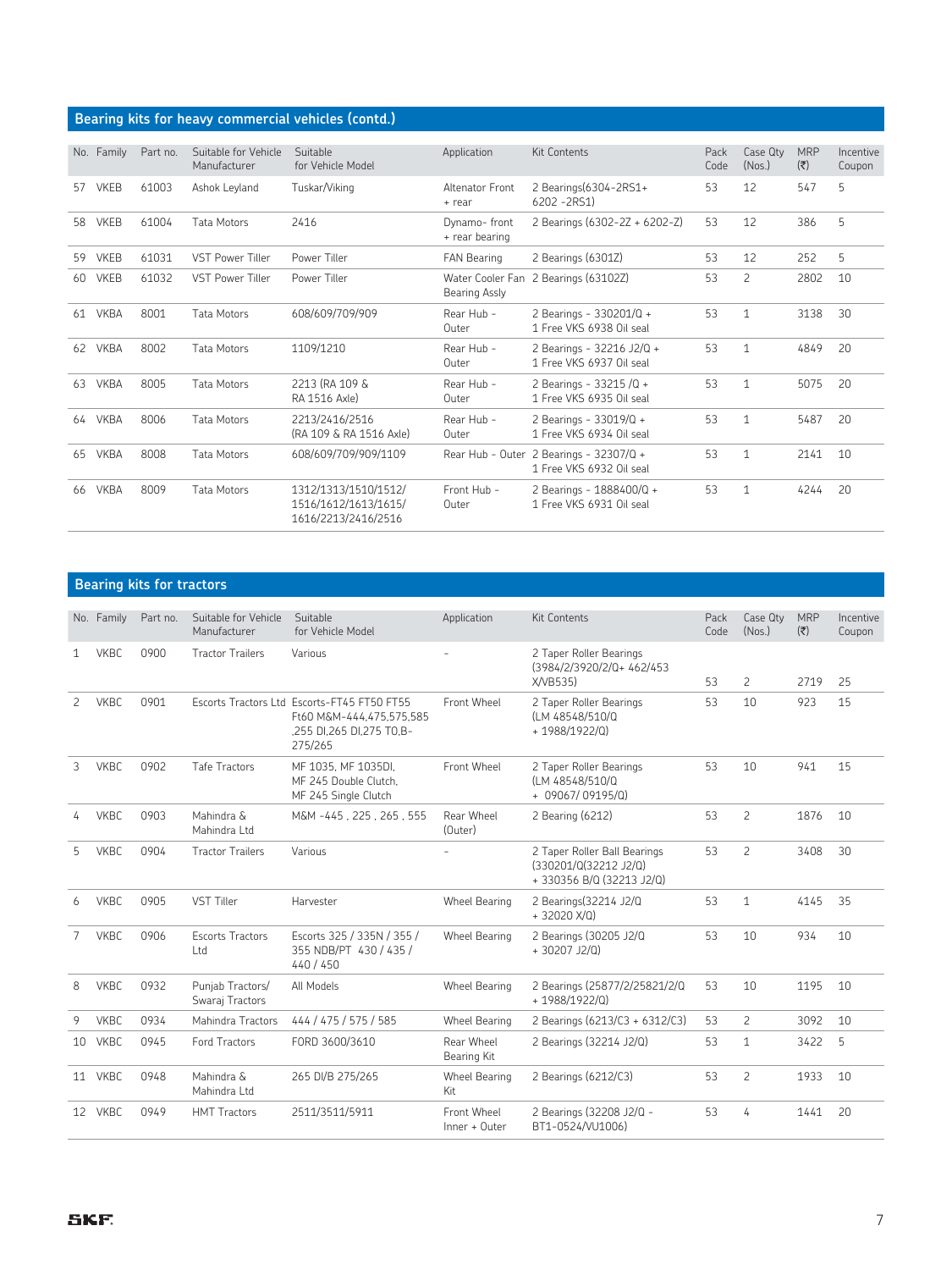#### **Bearing kits for tractors (contd.)**

|    | No. Family  | Part no. | Suitable for Vehicle<br>Manufacturer    | Suitable<br>for Vehicle Model                                                          | Application                                    | <b>Kit Contents</b>                               | Pack<br>Code | Case Qty<br>(Nos.) | <b>MRP</b><br>(₹) | Incentive<br>Coupon |
|----|-------------|----------|-----------------------------------------|----------------------------------------------------------------------------------------|------------------------------------------------|---------------------------------------------------|--------------|--------------------|-------------------|---------------------|
|    | 13 VKBC     | 0950     | John Deere Ltd.                         | 5103/5203/5310                                                                         |                                                | Wheel Bearing Kit 2 Bearings (32012 X/QVB 531)    | 53           | 6                  | 2306              | 10                  |
| 14 | <b>VKBC</b> | 0951     | John Deere Ltd.                         | 5103/5203/5310                                                                         |                                                | Wheel Bearing Kit 2 Bearings (32013 X/QVB 533)    | 53           | $\mathbf{1}$       | 2449              | 10                  |
| 15 | <b>VKBC</b> | 0952     | <b>Ford Tractors</b>                    | FORD 3600/3610                                                                         | Bearing Kit                                    | Front Wheel Outer 2 Bearings (LM 11949/910/Q)     | 53           | 12                 | 954               | 10                  |
|    | 16 VKBC     | 0987     | IndoFarm Tractors<br><b>HMT</b> Tractor | 2030 DI, 2035 DI<br><b>ZECTOR 4511</b>                                                 | Front Wheel                                    | 1 no. VKBC 1002(32208)<br>+ 1 no. 30305 C         | 53           | 4                  | 1269              | 5                   |
|    | 17 VKBC     | 0990     | New Holland<br>Limited                  | 3630/5630                                                                              | Front Wheel                                    | 1 no. LM 501349/310/Q<br>+ 1 no. LM 48548/510/Q   | 53           | 4                  | 1147              | 5                   |
|    | 18 VKBC     | 0991     | Tafe Tractors                           | 1035 DI HIMGIRI/<br>ORCHID KING                                                        | Rear Wheel                                     | 2 Bearings<br>462/453 X/VB535                     | 53           | 6                  | 2732              | 10                  |
|    | 19 VKBC     | 0992     | Mahindra &<br>Mahindra Ltd              | Arjun                                                                                  | Front Wheel                                    | 1 no. VKBC 1007(32206)<br>+ 1 no. LM 501349/310/Q | 53           | 4                  | 1434              | 5                   |
|    | 20 VKTC     | 0900     | Tafe Tractors                           | 1035,1035 DI,245<br>(Single & Double Clutch)                                           | <b>Bevel Pinion</b>                            | 2 Taper Roller Bearings-<br>HM 903249/2/210/2/Q   | 53           | $\overline{c}$     | 2894              | 20                  |
|    | 21 VKTC     | 0901     | Eicher Motors<br>/ Swaraj Tractors      | Eicher 241, 312, 364 /<br>Others - Swaraj 724,<br>733.735                              | Transmission                                   | 2 Bearings (6211)                                 | 53           | $\overline{c}$     | 1651              | 10                  |
|    | 22 VKTC     | 0902     |                                         | Escorts Tractors Ltd Escorts 325 / 355 / 340 /<br>430 / 440 / 450                      | Transmission                                   | 2 Bearings (6213)                                 | 53           | $\mathsf{S}$       | 2057              | 10                  |
|    | 23 VKTC     | 0903     |                                         | Escorts Tractors Ltd Escorts 325 / 335N / 355 /<br>355 NDB/PT 430 / 435 /<br>440 / 450 | Transmission                                   | 2 Bearings (6312)                                 | 53           | $\overline{c}$     | 4384              | 10                  |
| 24 | <b>VKTC</b> | 0905     | <b>VST Power Tiller</b>                 | Harvester                                                                              | Gear Box                                       | 2 Bearings (6310)                                 | 53           | $\overline{2}$     | 2541              | 10                  |
| 25 | <b>VKTC</b> | 0906     | <b>VST Power Tiller</b>                 | Harvester                                                                              | Gear Box                                       | 2 Bearings (6307)                                 | 53           | 10                 | 1021              | 10                  |
|    | 26 VKTC     | 0909     | Tafe Tractors                           | 1035 / 1035DI                                                                          | Differential                                   | 2 Bearings (3984/2/3920/2/Q)                      | 53           | $\overline{c}$     | 3013              | 30                  |
|    | 27 VKTC     | 0930     | <b>Tafe Tractors</b>                    | 1035 / 1035 DI                                                                         | Gear Box                                       | 2 Bearings (6208Z + 6210 NR)                      | 53           | 10                 | 1192              | 5                   |
| 28 | <b>VKTC</b> | 0931     | Escorts Tractors Ltd 1035 / 1035 DI     |                                                                                        | Gear Box                                       | 2 Bearings (6010 + 6208)                          | 53           | 10                 | 1148              | 5                   |
|    | 29 VKTC     | 0940     |                                         | Escorts Tractors Ltd Ppwertrac 430/E355/<br>E335/E340/E355                             | Power take off<br>Bearing Kit                  | 2 Bearings (6207)                                 | 53           | 4                  | 848               | 5                   |
|    | 30 VKTC     | 0946     | John Deere Ltd.                         | 5103/5203/5310                                                                         | Main Shaft Rear<br>Bearing Kit                 | 2 Bearings (6307 2Z)                              | 53           | 4                  | 1123              | 5                   |
|    | 31 VKTC     | 0947     | Punjab Tractors                         | 724/733/735/855                                                                        | <b>Bevel Pinion</b><br>Bearing Kit             | 2 Bearings (32309 J2/Q)                           | 53           | $\mathbf{1}$       | 2648              | 20                  |
|    | 32 VKTC     | 0948     |                                         | Escorts Tractors Ltd Power Track 440/450                                               | Differential<br>Bearing Kit                    | 2 Bearings (30214 J2/Q)                           | 53           | $\overline{c}$     | 3109              | 20                  |
|    | 33 VKTC     | 0958     | Mahindra &<br>Mahindra Ltd              | 575                                                                                    | Gear Box<br>(Transmission<br>main drive shaft) | 2 Bearings (6309/C3 + 6207)                       | 53           | 6                  | 1683              | 5                   |
|    | 34 VKTC     | 0959     | New Holland<br>Limited                  | 3630/5630                                                                              | take off Front<br>& Rear)                      | Gear Box (Power 2 Bearings (6207 + 6206/C3)       | 53           | 4                  | 856               | 5                   |
|    | 35 VKTC     | 0972     | VST Power Tiller                        | Tiller                                                                                 | Gear Box<br>balalnce shaft                     | 2 Bearings - 6301-2RS1                            | 53           | 12                 | 294               | 5                   |
|    | 36 VKTC     | 0973     | Force Motors<br>Sonalika Tractors       | F305/307/Trax/Traveller<br>35/55/60III/740/740III/<br>745/750II/750III                 | Gear Box                                       | 2 Bearings - 30210                                | 53           | 4                  | 1454              | 10                  |
|    | 37 VKTC     | 0976     | Mahindra &<br>Mahindra Ltd              | Shaktiman 30/35/40/45/60                                                               | Differential                                   | 2 Bearings 482/472/Q                              | 53           | $\overline{c}$     | 3108              | 5                   |
|    | 38 VKEB     | 61034    | VST Power Tiller                        | Tiller                                                                                 |                                                | Engine fan motor 2 Bearings - 6208                | 53           | 4                  | 1055              | 5                   |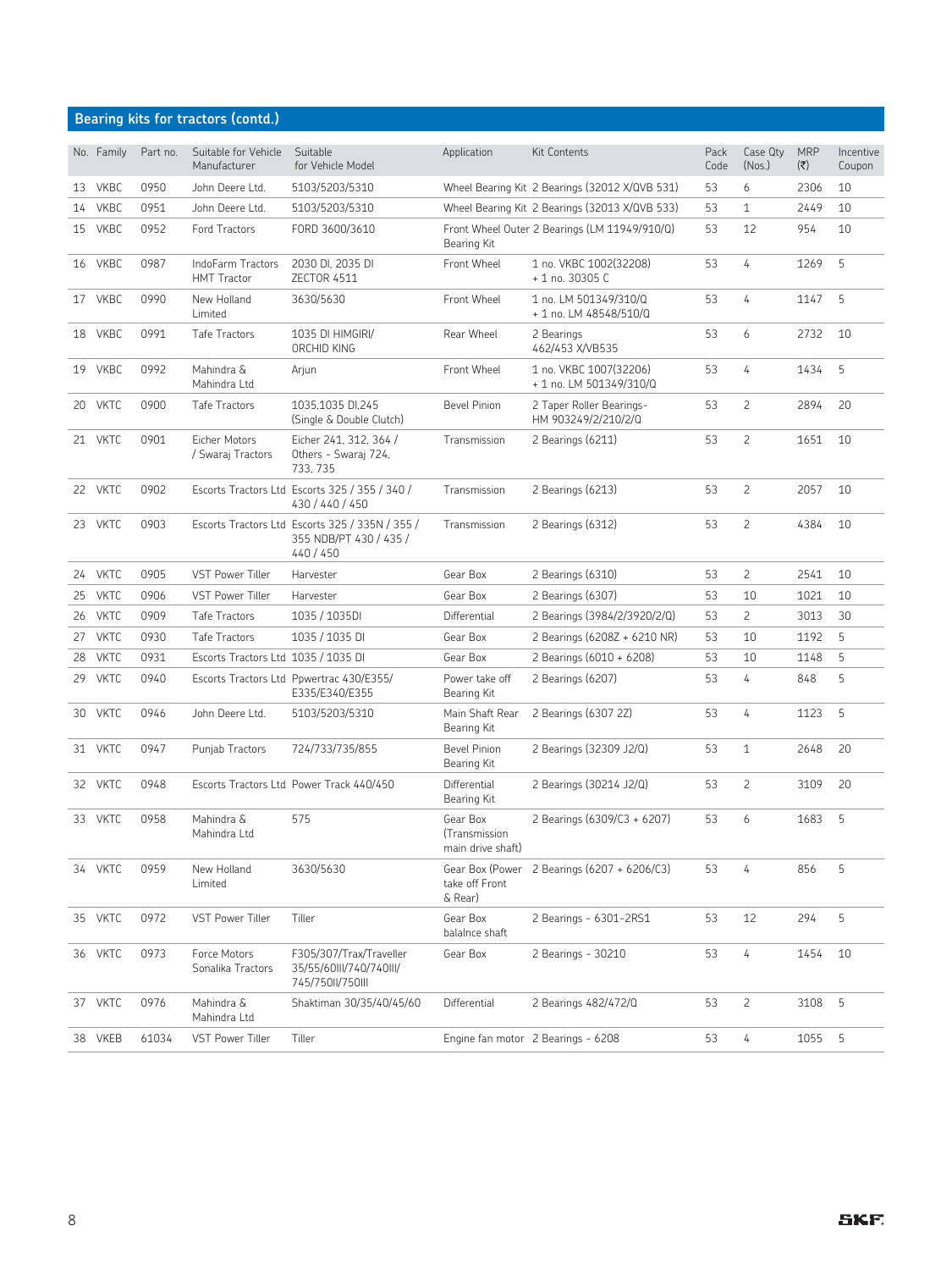#### **Center support bearing kits**

| No.   | Family | Part no. | Suitable for Vehicle<br>Manufacturer | Suitable<br>for Vehicle Model                                    | Application     | Kit Contents                                                                           | Pack<br>Code | Case Qtv<br>(Nos.) | <b>MRP</b><br>$(\overline{\mathbf{x}})$ | Incentive<br>Coupon |
|-------|--------|----------|--------------------------------------|------------------------------------------------------------------|-----------------|----------------------------------------------------------------------------------------|--------------|--------------------|-----------------------------------------|---------------------|
|       | VKQA   | 81000    | Tata Motors                          | 1312, 1313, 1510, 1512.<br>1516, 1612, 1613, 1615,<br>1616, 2213 | Propeller Shaft | 6211 SKF bearing in Metal<br>Bonded, Rubber Housing<br>+ 2 Snap, Rings & 2 Wiper Seals | 53           | 4                  | 1855                                    | 15                  |
|       | VKOA   | 81002    | Tata Motors                          | Tata 2516.2518                                                   | Propeller Shaft | 6211-2RS1/HTF7 SKF Bearing<br>with rubber housing                                      | 53           | 4                  | 2024                                    | 15                  |
| 3     | VKO    | 71001    | Tata Motors                          | <b>Tata 407</b>                                                  | Propeller Shaft | 6207 WOS                                                                               | 53           | 10                 | 647                                     | 5                   |
| 4     | VKO    | 71002    | Tata Motors                          | Tata 1312/1210                                                   | Propeller Shaft | 6208 W0S                                                                               | 53           | 10                 | 753                                     | 5                   |
| $b -$ | VKO    | 71003    | Tata Motors                          | Tata 2516.2518                                                   | Propeller Shaft | 6211-2RS1/HTF7 SKF Bearing<br>with 2 Dust Caps                                         | 53           | 6                  | 1386                                    | 5                   |

#### **Universal joint kits for trucks**

| No. | Family      | Part no. | Suitable for Vehicle<br>Manufacturer                  | Suitable<br>for Vehicle Model                                                                                                                                  | Application                          | <b>Kit Contents</b> | Pack<br>Code | Case Qty<br>(Nos.) | <b>MRP</b><br>(そ) | Incentive<br>Coupon |
|-----|-------------|----------|-------------------------------------------------------|----------------------------------------------------------------------------------------------------------------------------------------------------------------|--------------------------------------|---------------------|--------------|--------------------|-------------------|---------------------|
| 1   | <b>VKUA</b> | 99500 A  | Tata Motors                                           | 1312, 1313, 1510, 1512, 1516, 1612, 1613,<br>1615, 1616, 2213, 2416, 2516                                                                                      | Propeller Shaft                      | Universal joint Kit | 53           | 6                  | 1685              | 10                  |
| 2   | <b>VKUA</b> | 99501 A  | Tata Motors                                           | 608, 609, 709, 909, 1009, 1210                                                                                                                                 | Propeller Shaft                      | Universal joint Kit | 53           | 6                  | 1160              | 10                  |
| 3   | <b>VKUA</b> | 99502    | Tata Motors                                           | 2516, 3518                                                                                                                                                     | Propeller Shaft                      | Universal joint Kit | 53           | 6                  | 2167              | 10                  |
| 4   | <b>VKUA</b> | 99503    | Tata Motors                                           | 4018/3518 LPS RBS Shaft                                                                                                                                        | Propeller Shaft                      | Universal joint Kit | 53           | 6                  | 2648              | 10                  |
| 5.  | <b>VKUA</b> | 99507    | Tata Motors                                           | 2518 / 2516 / 2515 / 1613 TURBO                                                                                                                                | Propeller Shaft                      | Universal joint Kit | 53           | 6                  | 2298              | 10                  |
| 6.  | <b>VKUA</b> | 99508    | Tata Motors AMW<br>Ashok Lelyand<br>Mahindra Navistar | TML - 3118/4015/1618/LPT 118/ LPT<br>2518 BS II/ LPT 2521 BSIV<br>AMW - 2518/2518-5000WB/4018<br>Lelyand - LPT 3118/4921/SPICER 1710<br>series Propeller Shaft | Propeller Shaft<br>Mahindra Navistar | Universal Joint Kit | 53           | 1                  | 3191              | 10                  |
|     | <b>VKUA</b> | 99509    | Tata Motors                                           | 2518/1613- Euro II 120*42<br>RSB PP Shaft                                                                                                                      | Propeller Shaft<br>(RSB)             | Universal joint Kit | 53           | 6                  | 2170              | 10                  |
| 8   | <b>VKUA</b> | 99600    | Ashok Leyland                                         | Taurus 2516 (also suitable<br>for Tata 2516 (Spicer Type))                                                                                                     | Propeller Shaft                      | Universal joint Kit | 53           | 6                  | 1925              | 10                  |
| 9   | <b>VKUA</b> | 99601    | Ashok Leyland                                         | Tusker (MSL Type) /TATA 1612                                                                                                                                   | Propeller Shaft                      | Universal joint Kit | 53           | 6                  | 1411              | 10                  |

#### **Clutch release bearing with hub for HCV segment**

| No. Family | Part no. | Suitable for Vehicle<br>Manufacturer | Suitable<br>for Vehicle Model               | Application    | Kit Contents                       | Pack<br>Code | Case Qtv<br>(Nos.) | <b>MRP</b><br>(₹) | Incentive<br>Coupon |
|------------|----------|--------------------------------------|---------------------------------------------|----------------|------------------------------------|--------------|--------------------|-------------------|---------------------|
| 1888180-H  |          | Tata Motors                          | 1312/1313/1510/1512/1612/1613/<br>1615/1616 | Clutch Release | Clutch Release<br>Bearing with Hub | 53 6         |                    | 1323 10           |                     |

#### **Steering cross assembly for commercial vechicles**

| No. | Family     | Part no. | Suitable for Vehicle<br>Manufacturer | Suitable<br>for Vehicle Model                 | Application     | Kit Contents          | Pack<br>Code | Case Qtv<br>(Nos.) | <b>MRP</b><br>(₹) | Incentive<br>Coupon |
|-----|------------|----------|--------------------------------------|-----------------------------------------------|-----------------|-----------------------|--------------|--------------------|-------------------|---------------------|
|     | <b>VKY</b> | 70001    | Tata Motors                          | 1210 Regular                                  | Steering system | <b>Steering Cross</b> | 54           | 8                  | 1011              | 10                  |
|     | <b>VKY</b> | 70002    | <b>Tata Motors</b>                   | 407                                           | Steering system | <b>Steering Cross</b> | 54           | 8                  | 873               | 10                  |
|     | <b>VKY</b> | 70003    | Tata Motors<br>Ashok Lelyand         | TML - 1613 Rane Power steering<br>AL - Taurus | Steering system | Steering Cross        | 54           | 8                  | 1000              | 10                  |
| 4   | <b>VKY</b> | 70021    | Ashok Lelyand                        | 2516/2515/3516 New Model                      | Steering system | <b>Steering Cross</b> | 54           | 8                  | 1000              | 10                  |
|     | <b>VKY</b> | 70022    | Ashok Lelyand                        | 2516/2515/3516 New Model                      | Steering system | Steering Cross        | 54           | 8                  | 1000              | 10                  |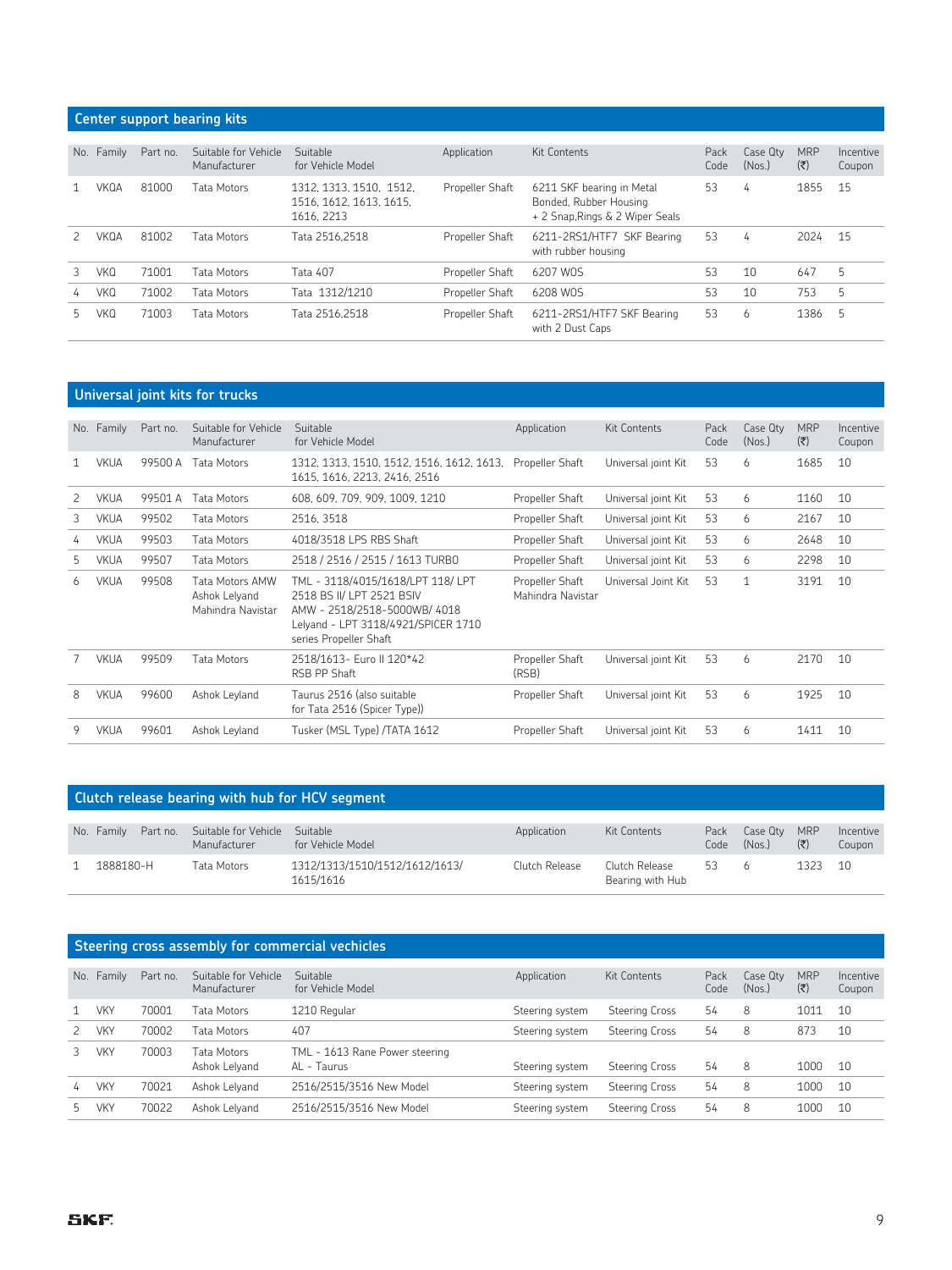#### **Steering Bearing for CV**

| No. | Family | Part no. | Suitable for Vehicle<br>Manufacturer | Suitable<br>for Vehicle Model                                                   | Application        | <b>Kit Contents</b> | Pack<br>Code | Case Qty<br>(Nos.) | <b>MRP</b><br>$(\overline{\mathbf{x}})$ | Incentive<br>Coupon |
|-----|--------|----------|--------------------------------------|---------------------------------------------------------------------------------|--------------------|---------------------|--------------|--------------------|-----------------------------------------|---------------------|
|     | VKYB   | 61001    | Tata Motors                          | 2213/2416/2515C/2515 EX/2516/<br>LPK 2518/ LPK 2518 HD/2518 EX/<br>2530 TC/3015 | Steering Mechanism | Steering Bearing 53 |              | 8                  | 802                                     | 10                  |
|     | VKYB   | 61002    | Tata Motors                          | 608/709/1210/1312                                                               | Steering Mechanism | Steering Bearing 53 |              | 24                 | 223                                     | 10                  |
|     | VKYB   | 61003    | Tata Motors<br>Mahindra & Mahindra   | 1612 B275 Tractor                                                               | Steering Mechanism | Steering Bearing 53 |              | 16                 | 440                                     | $\mathbf{b}$        |

#### **Needle roller bearing for UV**

|                | No. Family | Part no. | Suitable for Vehicle Suitable<br>Manufacturer | for Vehicle Model                                     | Application                        | <b>Kit Contents</b>      | Pack<br>Code | Case Qty<br>(Nos.) | <b>MRP</b><br>$(\overline{\tau})$ | Incentive<br>Coupon |
|----------------|------------|----------|-----------------------------------------------|-------------------------------------------------------|------------------------------------|--------------------------|--------------|--------------------|-----------------------------------|---------------------|
| 1              | <b>VKT</b> | 8026     | <b>Tata Motors</b>                            | 1109/1210/1312/1510/1512/1515/<br>1516/1612/1613      | Gear Box                           | Needle Roller Bearing    | 53           | 7                  | 243                               | 5                   |
| 2              | <b>VKT</b> | 8027     | <b>Tata Motors</b>                            | 1109/1210/1312/1510/1512/1515/<br>1516/1612/1613      | Gear Box                           | Needle Roller Bearing 53 |              | 5                  | 228                               | 5                   |
| 3              | <b>VKT</b> | 8028     | <b>Tata Motors</b>                            | 1615/2515/2516/3015/3516                              | Gear Box                           | Needle Roller Bearing    | -53          | 12                 | 217                               | 5                   |
| 4              | <b>VKT</b> | 8029     | <b>Tata Motors</b>                            | 1615/2515/2516/3015/3516                              | Gear Box                           | Needle Roller Bearing    | 53           | 7                  | 290                               | 5                   |
| 5              | <b>VKT</b> | 8030     | <b>Tata Motors</b>                            | 1615/2515/2516/3015/3516                              | Gear Box                           | Needle Roller Bearing    | -53          | 6                  | 342                               | 5                   |
| 6              | <b>VKT</b> | 8031     | <b>Tata Motors</b>                            | 1615/2515/2516/3015/3516                              | Gear Box                           | Needle Roller Bearing    | -53          | 6                  | 404                               | 5                   |
| $\overline{7}$ | <b>VKT</b> | 8034     | <b>Tata Motors</b>                            | GB40(1210/1312/1512/1515<br>& LCV) Pilot Brg          | Pilot bearing                      | Needle Roller Bearing    | -53          | 16                 | 186                               | 5                   |
| 8              | <b>VKT</b> | 8035     | <b>Tata Motors</b>                            | 2515/2516/3015/3516                                   | Gear Box                           | Needle Roller Bearing    | -53          | 8                  | 207                               | 5                   |
| 9              | <b>VKT</b> | 8036     | <b>Tata Motors</b>                            | 1615/2515/2516/3015/3516                              | Gear Box                           | Needle Roller Bearing    | 53           | 6                  | 362                               | 5                   |
|                | 10 VKT     | 8037     | Tata Motors                                   | 1615/2515/2516/3015/3516                              | Gear Box                           | Needle Roller Bearing    | -53          | 16                 | 290                               | 5                   |
|                | 11 VKT     | 8038     | Tata Motors                                   | 1109/1210/1312/1510/1512/1515/<br>1516/1612/1613      | Gear Box                           | Needle Roller Bearing    | 53           | 7                  | 217                               | 5                   |
|                | 12 VKT     | 8039     | <b>Tata Motors</b>                            | 1109/1210/1312/1510/1512/1515/<br>1516/1612/1613      | Gear Box                           | Needle Roller Bearing 53 |              | 5                  | 186                               | 5                   |
|                | 13 VKT     | 8040     | <b>Tata Motors</b>                            | GB40(1210/1312/1512/1515 & LCV)<br>Pilot Brg / GB 550 | Pilot bearing                      | Needle Roller Bearing    | -53          | 16                 | 197                               | 5                   |
|                | 14 VKT     | 8070     | Tata Motors                                   | 1615 / 2515 / 2516 / 3015 / 3516                      | REVERSE IDLER GEAR                 | Needle Roller Bearing 53 |              | 16                 | 362                               | 5                   |
|                | 15 VKT     | 8071     | <b>Tata Motors</b>                            | Tata GB 40 (1210/1312/1512<br>1515/1612)              | GB 40 2nd & 3rd<br>Gear Roller Set | Needle Roller Bearing    | 53           | 16                 | 135                               | 5                   |
|                | 16 VKT     | 8072     | <b>Tata Motors</b>                            | 1210 / 1312 / 1512 / 1515 / 1612                      | PILOT BEARING                      | Needle Roller Bearing    | 53           | 16                 | 362                               | 5                   |
|                | 17 VKT     | 8074     | <b>Tata Motors</b>                            | 407                                                   | GB 18 - ROLLER SET                 | Needle Roller Bearing    | -53          | 16                 | 259                               | 5                   |
|                | 18 VKT     | 8075     | <b>Tata Motors</b>                            | 407                                                   | 3rd & 4th Gear                     | Needle Roller Bearing    | -53          | 16                 | 93                                | 5                   |
|                | 19 VKT     | 8076     | <b>Tata Motors</b>                            | 407                                                   | Pilot bearing                      | Needle Roller Bearing    | -53          | 16                 | 124                               | 5                   |
|                | 20 VKT     | 8033     | <b>Tata Motors</b>                            | 407                                                   | Gear box                           | Needle Roller Bearing    | 53           | 16                 | 176                               | 5                   |

#### **SKF preminum grease for all heavy duty applications**

| No. | Family     | Part no.   | Suitable for Vehicle<br>Manufacturer | Suitable<br>for Vehicle Model | Application  | <b>Kit Contents</b> | Pack<br>Code | Case Qtv<br>(Nos.) | <b>MRP</b><br>$(\overline{\mathbf{x}})$ | Incentive<br>Coupon      |
|-----|------------|------------|--------------------------------------|-------------------------------|--------------|---------------------|--------------|--------------------|-----------------------------------------|--------------------------|
| 1   | <b>VKG</b> | $9/0.1$ IN | -                                    | $\overline{\phantom{a}}$      | Multipurpose | 100 (In Pouch)      | 22           | 60                 | 51                                      | $\overline{\phantom{a}}$ |
| 2   | <b>VKG</b> | $9/0.2$ IN | $\overline{\phantom{0}}$             | ٠                             | Multipurpose | 200 q (In Pouch)    | 22           | 60                 | 91                                      | $\overline{\phantom{a}}$ |
| 3   | <b>VKG</b> | $9/0.5$ IN | -                                    | ٠                             | Multipurpose | 500 g (In Pail)     | 22           | 24                 | 218                                     | 5                        |
| 4   | <b>VKG</b> | $9/1$ IN   | -                                    | -                             | Multipurpose | 1 Kg (In Pail)      | 22           | 12                 | 425                                     | 10                       |
| 5   | <b>VKG</b> | $9/2$ IN   | -                                    | ٠                             | Multipurpose | 2 Kg (In Pail)      | 22           | 6                  | 835                                     | 20                       |
| 6   | <b>VKG</b> | $9/3$ IN   | $\overline{\phantom{0}}$             | ٠                             | Multipurpose | 3 Kg (In Pail)      | 22           | 4                  | 1245                                    | 30                       |
|     | <b>VKG</b> | $9/5$ IN   | -                                    | -                             | Multipurpose | 5 Kg (In Pail)      | 22           | 2                  | 2070                                    | 50                       |
| 8   | <b>VKG</b> | 9/20 IN    | -                                    | ٠                             | Multipurpose | 20 Kg (In Pail)     | 22           | 1                  | 8095                                    | 120                      |
| 9   | <b>VKG</b> | 9/180 IN   | -                                    | $\overline{\phantom{0}}$      | Multipurpose | 180 Kg (In Barrel)  | 22           | 1                  | 71640                                   | 150                      |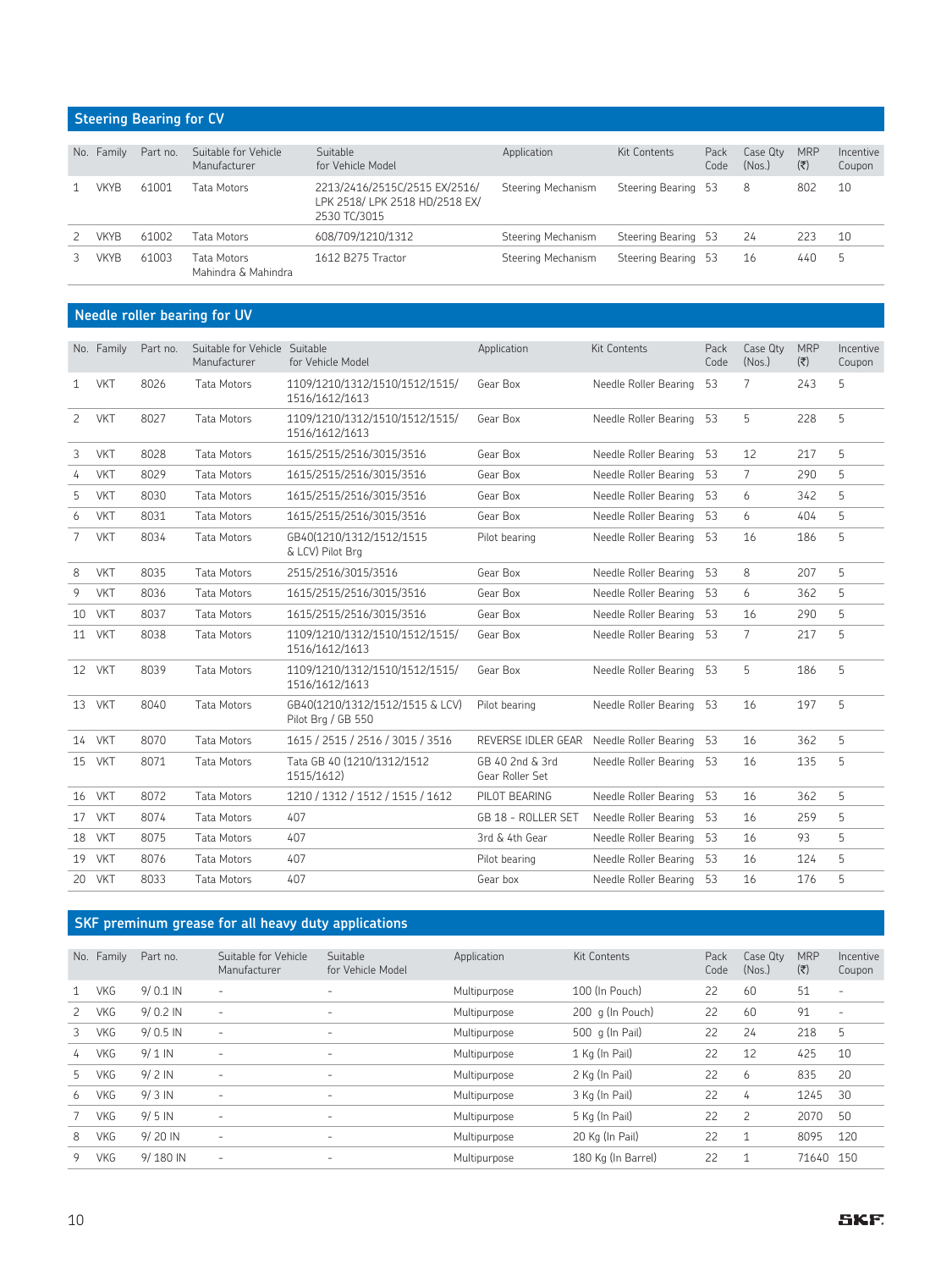#### **SKF Preminum Grease for all heavy duty applications**

| No.           | Family     | Part no.   | Suitable for Vehicle<br>Manufacturer | Suitable<br>for Vehicle Model | Application | Kit Contents       | Pack<br>Code | Case Qty<br>(Nos.) | <b>MRP</b><br>$(\overline{\mathbf{c}})$ | Incentive<br>Coupon |
|---------------|------------|------------|--------------------------------------|-------------------------------|-------------|--------------------|--------------|--------------------|-----------------------------------------|---------------------|
|               | VKG        | $9/0.5$ IP | ٠                                    |                               | Premium(CV) | 0.5 Kg (In Pail)   | 22           | 24                 | 253                                     | Ь                   |
| 2             | VKG        | $9/1$ IP   |                                      | $\overline{\phantom{0}}$      | Premium(CV) | 1 Kg (In Pail)     | 22           | 12                 | 475                                     | 10                  |
| 3             | <b>VKG</b> | $9/3$ IP   | ٠                                    | ٠                             | Premium(CV) | 3 Kg (In Pail)     | 22           | 4                  | 1405                                    | 30                  |
| $\frac{1}{2}$ | <b>VKG</b> | $9/5$ IP   | ٠                                    | $\overline{\phantom{a}}$      | Premium(CV) | 5 Kg (In Pail)     | 22           | $\overline{c}$     | 2320                                    | 50                  |
| 5.            | <b>VKG</b> | 9/20 IP    | ٠                                    | ٠                             | Premium(CV) | 20 Kg (In Pail)    | 22           | $\overline{1}$     | 9090                                    | 120                 |
| 6.            | VKG        | 9/180 IP   | -                                    |                               | Premium(CV) | 180 Kg (in Barrel) | 22           | ⊣                  | 79820                                   | 150                 |

#### **SKF IP PLUS long life gel grease for heavy duty application**

| No. | Family     | Part no.        | Suitable for Vehicle<br>Manufacturer | Suitable<br>for Vehicle Model | Application                                 | Kit Contents | Pack<br>Code | Case Qty<br>(Nos.) | <b>MRP</b><br>(₹) | Incentive<br>Coupon |
|-----|------------|-----------------|--------------------------------------|-------------------------------|---------------------------------------------|--------------|--------------|--------------------|-------------------|---------------------|
|     |            |                 |                                      |                               |                                             |              |              |                    |                   |                     |
|     | <b>VKG</b> | 9/0.5 IP PLUS   | $\overline{\phantom{a}}$             |                               | MINI Bus, SUVs, LCV, MCV 0.5 Kg (In Pail)   |              | 22           | 24                 | 270               | 5                   |
|     | <b>VKG</b> | 9/1 IP PLUS     | $\overline{\phantom{m}}$             | $\overline{\phantom{a}}$      | MINI Bus, SUVs, LCV, MCV 1 Kg (In Pail)     |              | 22           | 12                 | 500               | 10                  |
|     | <b>VKG</b> | 9/3 IP PLUS     | $\overline{\phantom{a}}$             | $\overline{\phantom{a}}$      | MINI Bus, SUVs, LCV, MCV 3 Kg (In Pail)     |              | 22           | 4                  | 1470              | 30                  |
| 4   | <b>VKG</b> | 9/5 IP PLUS     | $\overline{\phantom{a}}$             | ٠                             | MINI Bus, SUVs, LCV, MCV 5 Kg (In Pail)     |              | 22           | $\overline{c}$     | 2450              | 50                  |
|     | <b>VKG</b> | 9/20 IP PLUS    | $\overline{a}$                       | $\overline{\phantom{a}}$      | MINI Bus, SUVs, LCV, MCV 20 Kg (In Pail)    |              | 22           |                    | 9800              | 120                 |
| 6   | <b>VKG</b> | 9/180 IP PLUS - |                                      | $\overline{\phantom{a}}$      | MINI Bus, SUVs, LCV, MCV 180 Kg (in Barrel) |              | 22           | 1                  | 88200             | 150                 |
|     | <b>VKG</b> | 9/7 IP PLUS     | $\overline{\phantom{a}}$             | -                             | MINI Bus, SUVs, LCV, MCV 7 Kg (In Pail)     |              | 22           | 2                  | 3425              | 70                  |
|     |            |                 |                                      |                               |                                             |              |              |                    |                   |                     |